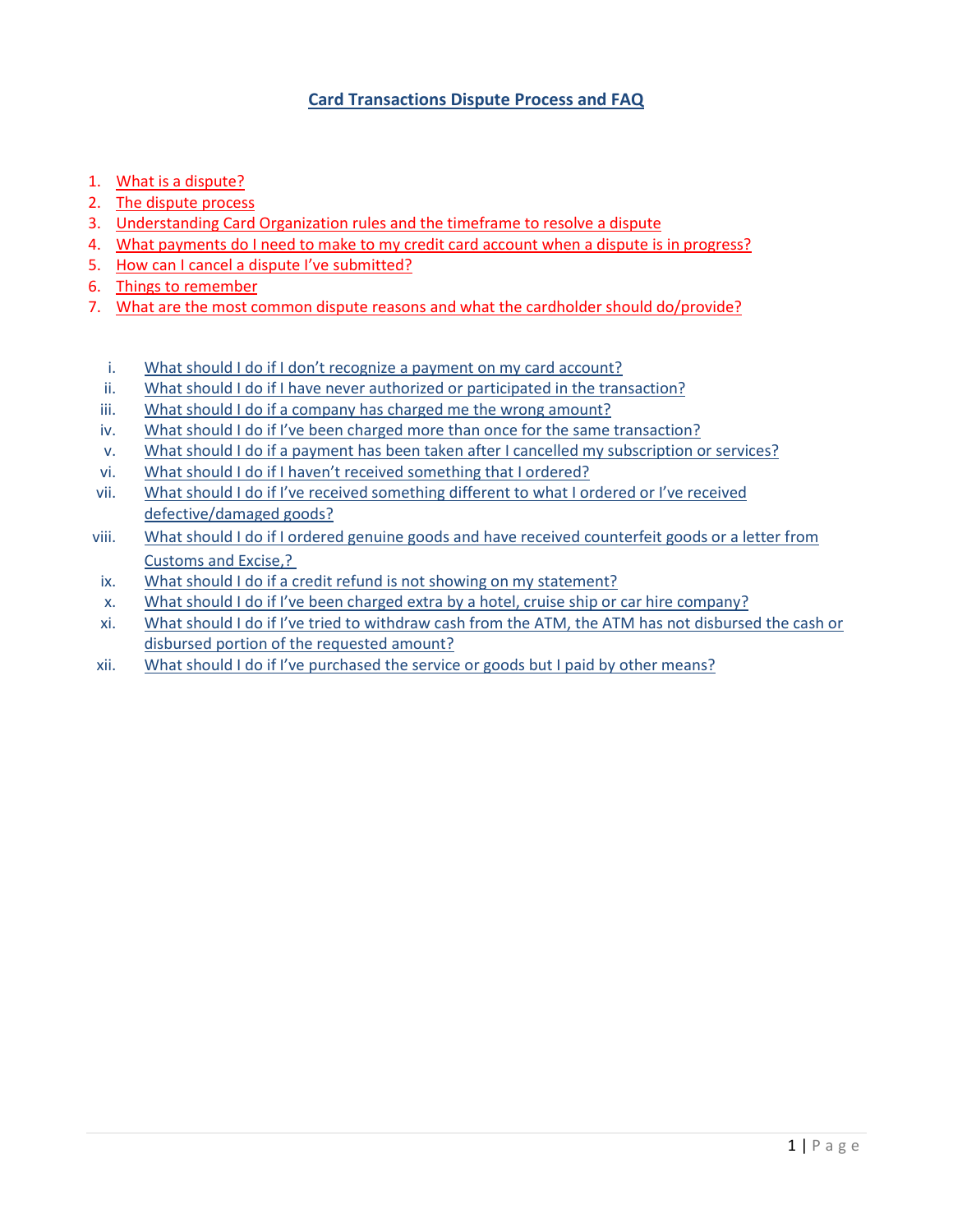## **1. What is a dispute?**

For credit or debit cards, a 'dispute' is when a cardholder questions the validity of a transaction that appears in the card account. Cardholders dispute transactions for a variety of reasons, including [unauthorized charges,](https://en.wikipedia.org/wiki/Credit_card_fraud) failure by the merchant to deliver merchandise, defective merchandise, incorrect transaction amount and duplicated transactions. For more details about the dispute reasons, please refer to section 'What are the most common dispute reasons and what the cardholder should do/provide?'

## **2. The Dispute Process**

#### **Disputing a Transaction**

If you find one or more transaction(s) on your credit or debit card account that you do not recognize, you did not authorize or believe to be incorrect, there are a few things you should do:

- First, check your statement thoroughly:
	- o Review the date and the amount of the transaction(s) to see if you are able to remember if you used your card at the time and place.
	- $\circ$  Sometimes merchants use a different trading name to the billing name that appears on the statement. Or, they may have used their head office as a location.
	- $\circ$  If the date or amount looks incorrect, check your purchase receipt and try to match it with the transaction(s) amount on your statement.
	- o Take into consideration any subscription or recurring transactions that you have arranged with the merchant and you believe you have cancelled it.
- If you have an additional cardholder on the account check with them to see if they made the purchase.
- Check if your card is in your possession. If it is not then you should immediately report the card as lost or stolen.
- If you've checked everything and you still don't believe the transaction(s) or purchase(s) is/are yours, you should immediately contact us (Bank of Cyprus Public Company Ltd – the "Bank") by calling 1bank at the **toll – free telephone number 80000800 (local calls) or 0035722128000 (international calls), during the working hours of 1Bank Service Call Center.** Alternatively, you can call or visit your branch.
- Once you contact the Bank about your dispute, the Bank may first cancel your card and issue a new one.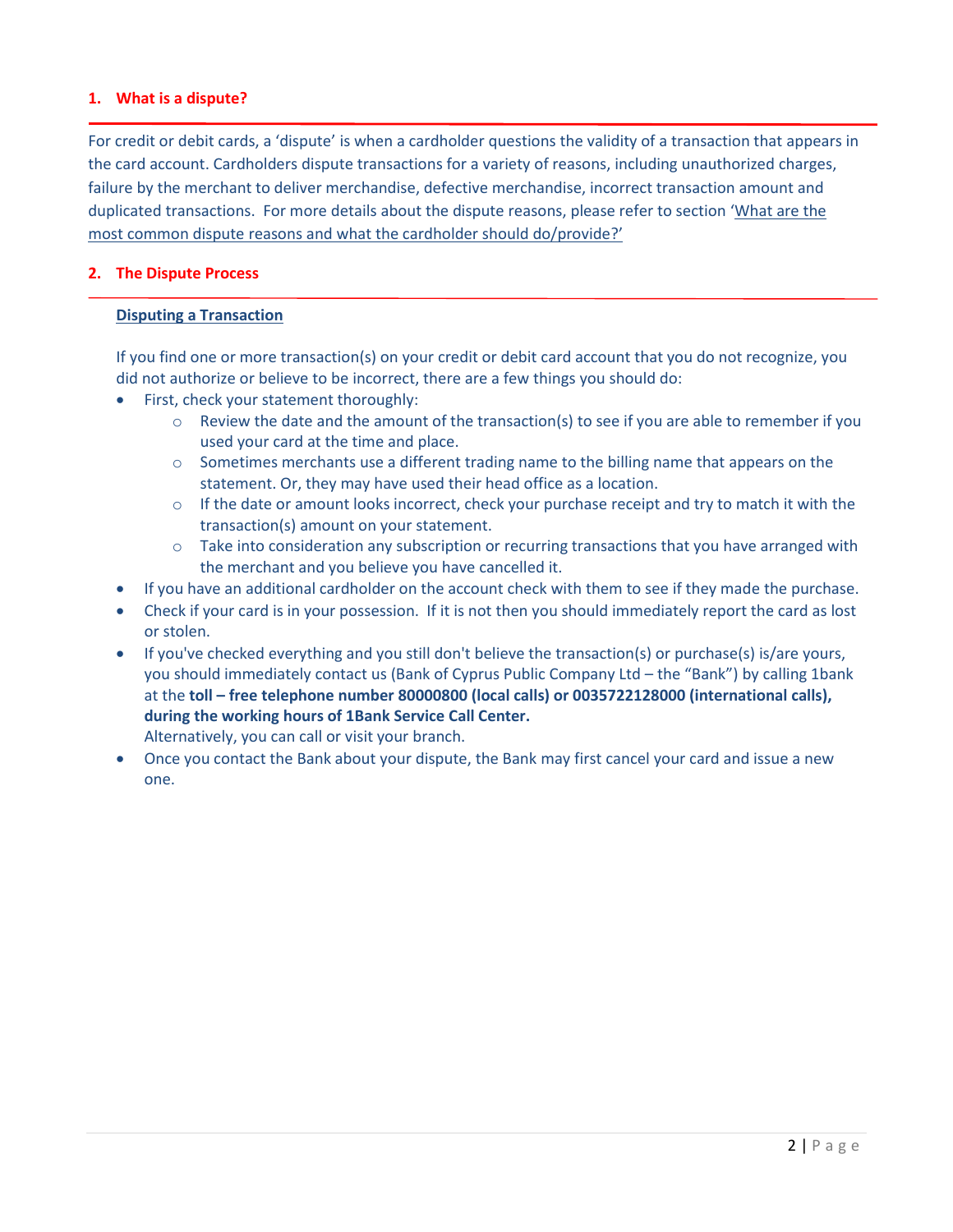#### **Submitting a dispute**

You can submit a dispute by printing, completing and signing the 'Card Disputed Transaction Form'. Together with the form you must provide all relevant documentation and supporting evidence as stated below.

You must complete the following **MANDATORY** fields in the 'Card Disputed Transaction Form':

- A. Card Number, Mobile Telephone No and Date.
- B. Disputed Transaction(s) (as presented in the account statement).

(Date / Amount / Merchant Name)

- C. The reason of the dispute.
- D. Cardholder's name and signature.

The 'Card Disputed Transaction Form' is the **REQUIRED document** you must submit in order to proceed with a dispute. The Bank though may request you to provide also the following information:

- A. The plastic of the card, if it is still in your possession.
- B. Copy of passport.
- C. Cancellation information and cancellation code.
- D. Transaction invoice.
- E. Police report.
- F. Other supporting evidence i.e. any communication with the merchant, car rental agreement, Air tickets.

The 'Card Disputed Transaction Form' and all relevant documentation can be submitted to the Bank as following:

- A. Βy logging into 1Bank Internet Banking, clicking on Mailbox > Create secure message > Electronic Transaction dispute – complete the necessary information and submit your request (customer must be a 1Bank subscriber).
- B. By handing them to any Bank's branch.
- C. By register mail to:

Card Services, P.O. Box 21472, 1599 Nicosia, Cyprus.

The 'Card Disputed Transaction Form' must be submitted to the Bank as soon as you become aware of the disputed transaction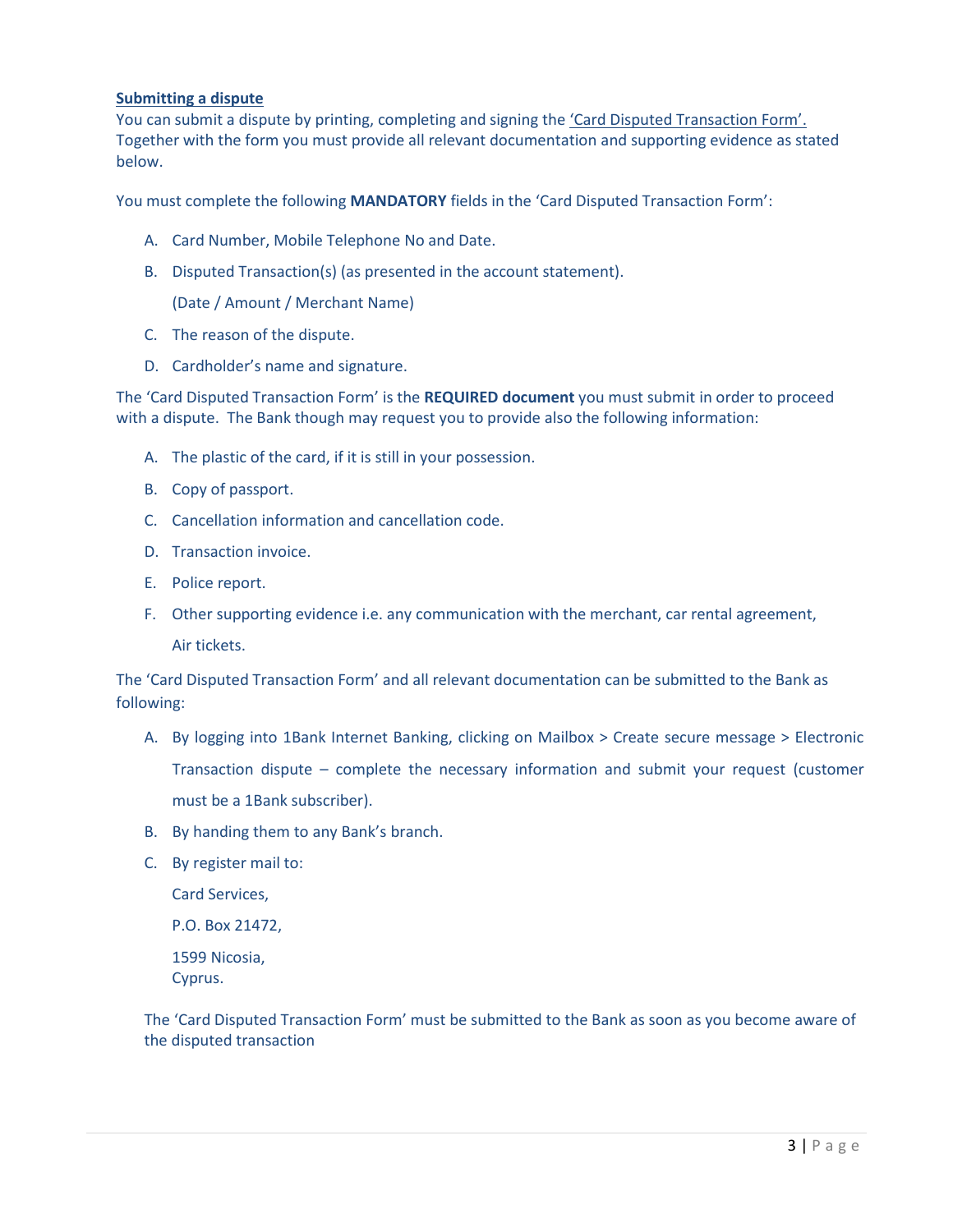## **Who can submit a dispute?**

Only the Cardholder may submit a dispute for transactions regarding his/her own card.

#### **Processing the dispute**

Once we receive your completed 'Card Disputed Transaction Form' we will do our best to investigate your case.

We may contact you in order to discuss your dispute, and try to assist you by giving you more information regarding the disputed transactions (in an attempt to help you identify and recognize the disputed transaction). In some circumstances, we may request more information and evidence to progress the dispute. For more information, please refer to Submitting a dispute and what are the most common dispute reasons and what the cardholder should do/provide sections.

To carry out our investigation, the Bank adheres to the Organizations' (Visa, MasterCard and American Express) rules for resolution of a disputed transaction. Each card Organization (Visa, MasterCard and American Express) has its own dispute resolution process. This process outlines the circumstances and timeframes during which the Bank can dispute a transaction and claim a refund on your behalf. For more information please refer to Understanding Card Organization rules and the timeframe to resolve a dispute section.

The Bank also applies the Terms and Conditions (link) governing the use and operation of the Cards, as signed by the Cardholder.

#### **Completion of the dispute process**

The dispute process continues until investigation and resolution are complete. If the dispute is resolved in your favor, a credit is posted to your card account. If the dispute is not resolved in your favor, you will be informed accordingly, outlining the reasons of not being able to credit your account.

In some cases, the Bank may credit your card account with the disputed amount, prior to the completion of the dispute process. Upon completion of the dispute process, if the dispute is not resolved in your favor, the Bank will debit your card account again with the credited amount.

## **3. Understanding Card Organization's rules and the timeframe to resolve a dispute**

The Organization's rules and timeframes (Visa, MasterCard and American Express) can restrict Bank's ability to investigate a transaction and claim a refund on your behalf, which can take up to 120 days from the date the transaction was processed to your account. Taking this into consideration, you need to notify the Bank for any disputed transaction immediately, as soon as you identify the disputed transaction, to ensure we are able to exercise these rights on your behalf.

If you do not inform the Bank within the above timeframes, we may not be able to assist you to resolve the disputed transactions and our ability to exercise our rights to dispute a transaction with the relevant Organizations on your behalf, may be lost.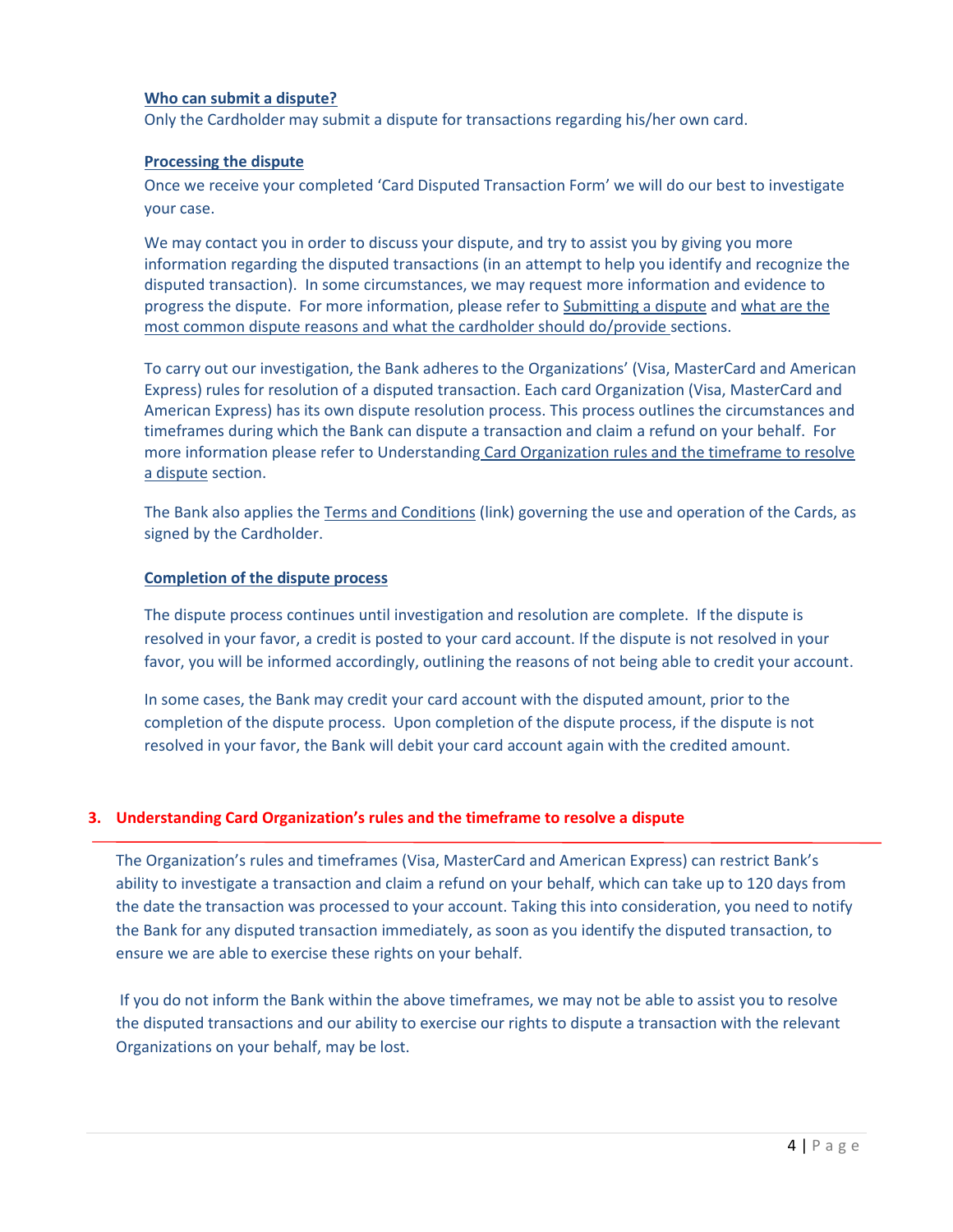# **4. What payments do I need to make to my credit card when a dispute is in progress?**

You need to continue paying the minimum payment amount, as you are required to do in your account statement, to meet your credit card obligations. The minimum payment needs to be made by the due date as normal.

If you usually pay the closing balance on your credit card statement in full each month, you need to continue doing so to avoid interest. This balance includes the disputed amount.

If the dispute is resolved in your favor, your account will be credited with the disputed amount.

#### **5. How can I cancel a dispute I've submitted?**

If, after submitting a dispute:

- you do recognize the transaction, or
- the issue has been resolved with the merchant directly,
- Please call 1bank at the **toll – free telephone number 80000800 (local calls) or 0035722128000 (international calls), during the working hours of 1Bank Service Call Center to** cancel your dispute.

Alternatively, you may inform your branch.

### **6. Things to remember**

- Always check your card account statement as soon as you receive it or at least once a month. Your card account statement can also be checked through your internet banking.
- If you come across an unauthorized transaction or you receive an SMS alert for a card transaction that you have not authorized, please call immediately 1bank at the **toll – free telephone number 80000800 (local calls) or 0035722128000 (international calls) during the working hours of 1Bank Service Call Center,** to report it and cancel the card. In this case, please note the following for the new card issued:
	- The PIN number remains the same as your previous card.
	- If you had a subscription/recurring transaction arranged with a merchant you need to inform the merchant of the new card number.
- If you have not already enrolled to receive SMS alerts on your mobile for your card transactions, please call 1bank at the **toll – free telephone number 80000800 (local calls) or 0035722128000 (international calls), during the working hours of 1Bank Service Call Center** to arrange for an enrollment.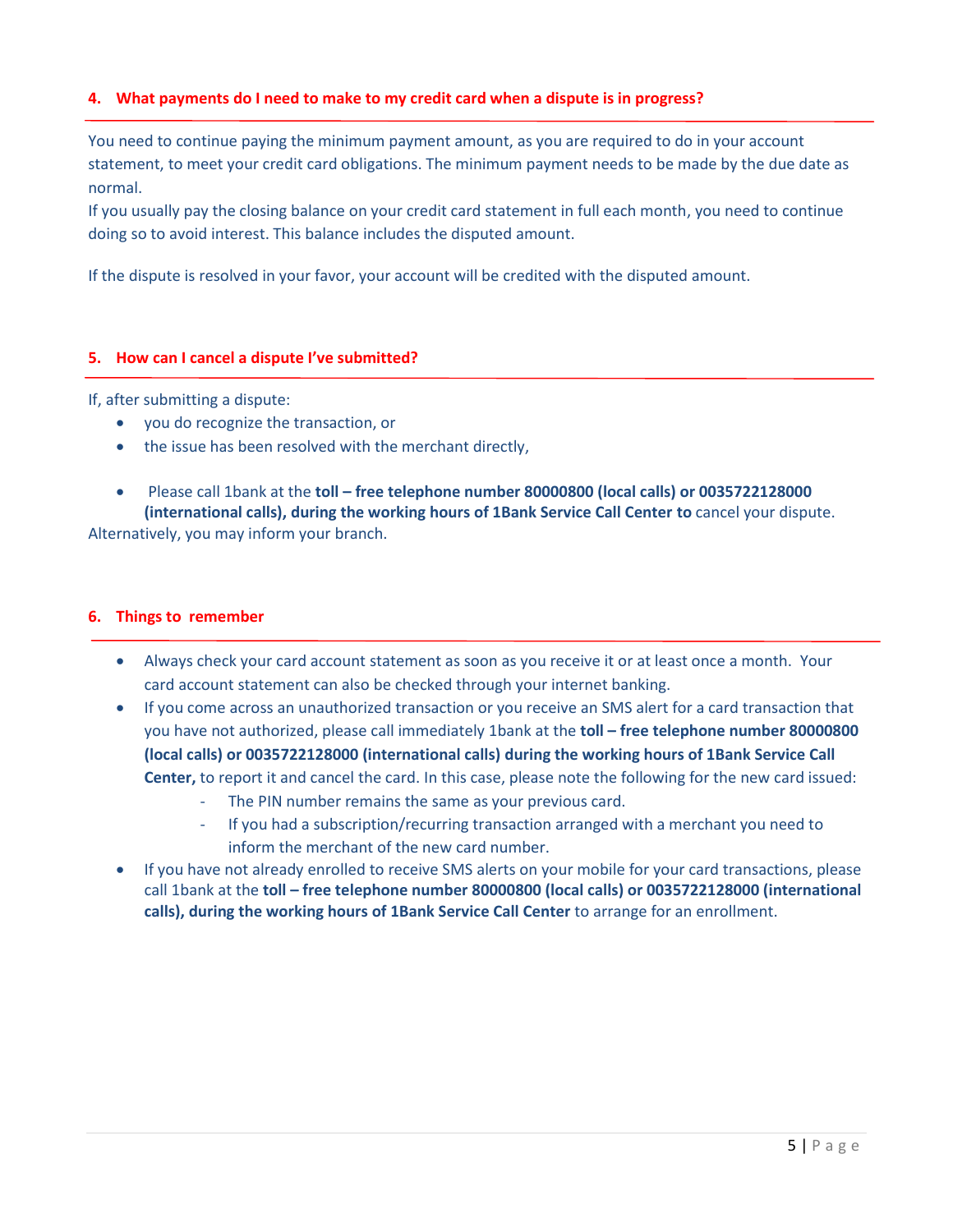# **7. What are the most common dispute reasons and what the cardholder should do/provide?**

Please find below some of the most common reasons that you may need to contact us in order to dispute a transaction and the additional information you are required to provide for each case. To submit your dispute for any of the following cases, please refer and apply the dispute process.

**i.** What should I do if I don't recognize a payment on my card account? If you're not sure about the details of a transaction on your card account, such as the date, amount or company name, you may contact us requesting a copy of the transaction receipt.

Helpful hints:

- Have you checked and confirmed with any additional cardholders?
- Have you made a similar payment to a company with a different name which didn't appear on your account?
- Have you used another company to make a purchase? For example Amazon, eBay, PayPal?
- Have you searched online for the company's name?

Bear in mind that if a copy of a card transaction is requested and the transaction is proved to be valid and made by yourself, the Bank has the right to charge €8,50 per transaction.

## **ii.** What should I do if I have never authorized or participated in the transaction?

If you have never authorized or participated in the transaction, then a fraudulent transaction might have taken place. The most common types of fraud are the following:

- A. If the card is in your possession, this means that:
	- Card information (such as card number, expiry date, CVV2) may have been stolen and transactions might have taken place over the internet or over the phone.
	- The data of the card may have been electronically copied and a counterfeit/cloned card may have been created. Counterfeit/cloned cards are used at merchants where the physical possession of the card is required.
- B. If the card is not in your possession, this may mean that the card might have been physically lost or stolen and fraudulent transactions might have taken place.

In order for us to be able to proceed with your dispute, you might be required to proceed with the following, according to the circumstances of the case:

- Cancel the card
- Report the case to the police and provide the police report.
- Provide the plastic of the card, if it is still in your possession
- Provide copy of your passport
- Provide supporting evidence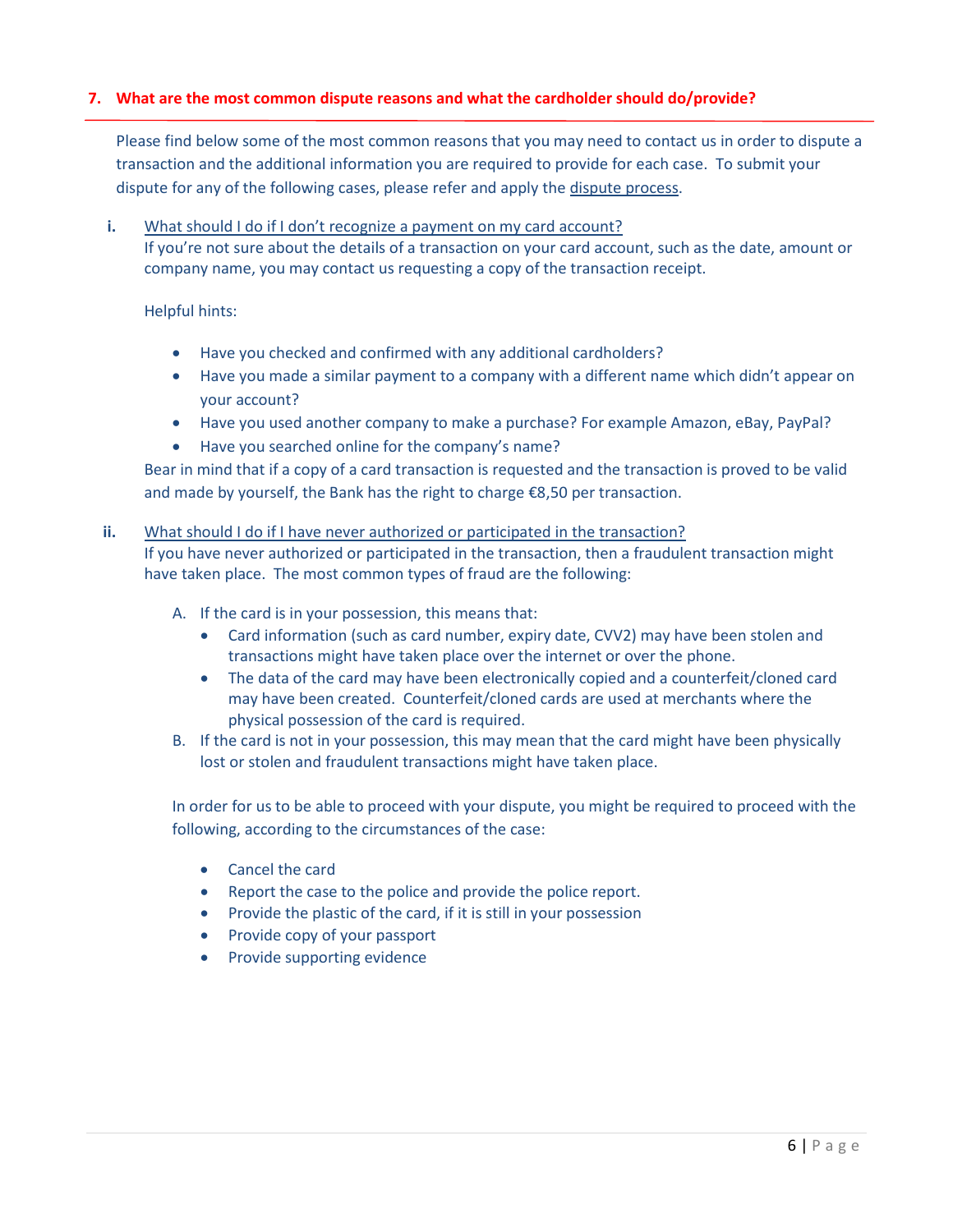**iii.** What should I do if a company has charged me the wrong amount? In order for us to be able to proceed with your dispute, please note that **first you must try to resolve the dispute directly with the merchant.** 

#### **If the dispute is still not resolved:**

- You need to provide us with evidence of the correct amount (the transaction invoice and receipt)
- **iv.** What should I do if I've been charged more than once for the same transaction? In order for us to be able to proceed with your dispute, please note that **first you must try to resolve the dispute directly with the merchant.** They may be able to process a refund to your card account right away.

#### **If the dispute is still not resolved:**

- We may be able to claim the amount back from the merchant for internet/mail order transactions or transactions at the point of sale (POS).
- In the case that you've entered your PIN twice at POS, we may not be able to proceed with your dispute.
- **v.** What should I do if a payment has been made after I cancelled my subscription or a service? We may be able to claim back any payments made **after** the date you cancelled your subscription or service.

In order for us to be able to proceed with your dispute, please note that **first you must try to resolve the dispute directly with the merchant.** 

#### **If the dispute is still not resolved, you must provide us with:**

- The date and method you used to cancel the subscription or service.
- Evidence of your cancellation.
- The cancellation code, if applicable.

## **vi.** What should I do if I haven't received something that I ordered?

In order for us to be able to proceed with your dispute, please note that **first you must try to resolve the dispute directly with the merchant.**

#### **If the dispute is still not resolved:**

- If the date you were expecting to receive your goods or service has passed without receiving them or you've received written confirmation that you won't receive the goods or service, please contact us:
	- o *For Visa cards,* 15 days after the transaction is posted on your statement.
	- o *For MasterCard and Amex cards*, 30 days after the transaction is posted on your statement.
- We'll need:
	- $\triangleright$  A detailed written description of the item or service ordered.
	- $\triangleright$  The transaction invoice.
	- $\triangleright$  The expected delivery date for the goods/services.
	- $\triangleright$  A description of how you tried to resolve this with the company and any response given.

# **If the merchant is no longer in business, you must contact us immediately. In such an event the aforementioned time frames are not applicable.**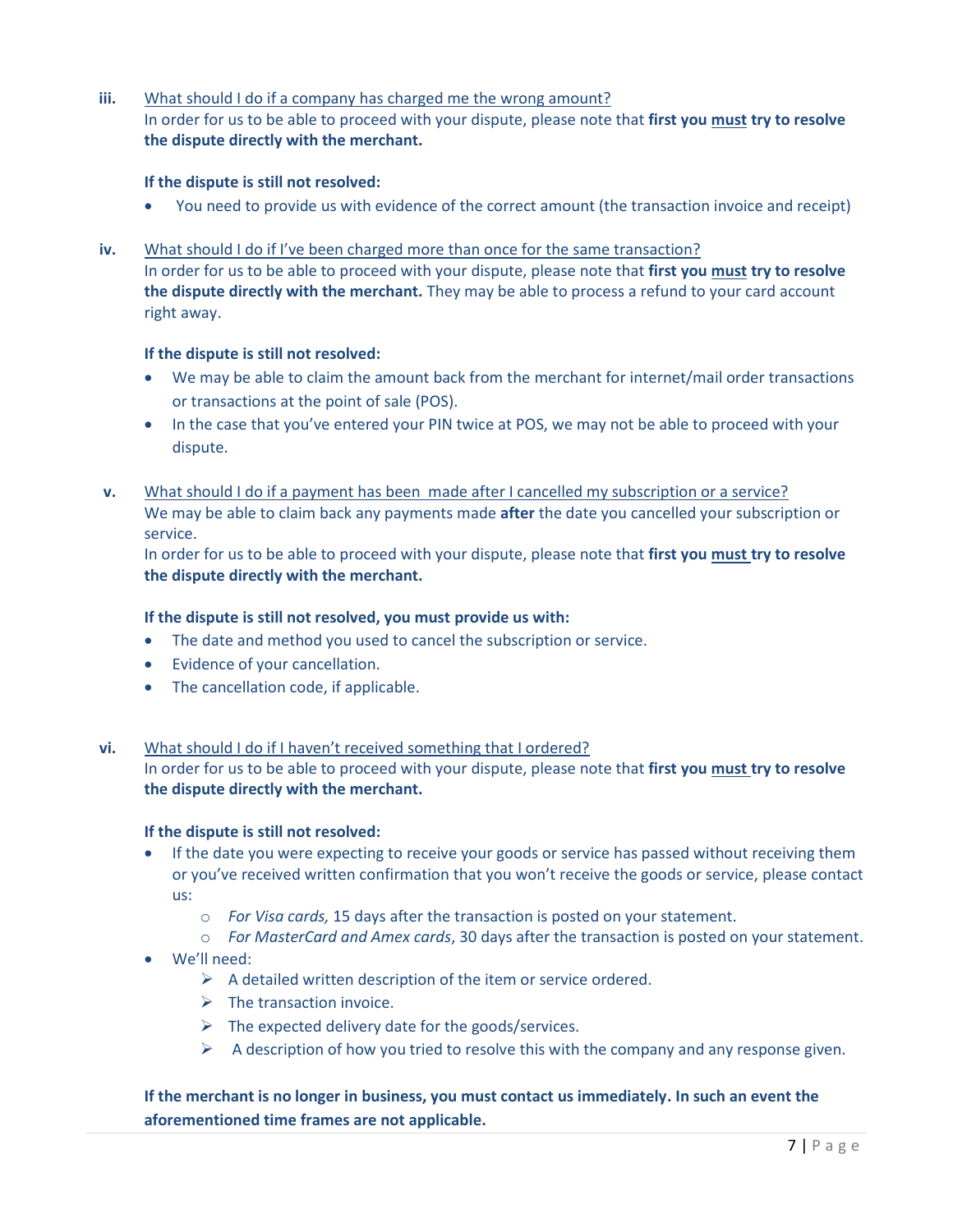# **vii.** What should I do if I've received something different to what I ordered or I've received defective/damaged goods?

In order for us to be able to proceed with your dispute, please note that **first you must try to resolve the dispute directly with the merchant.**

# **If the dispute is still not resolved, you must return the goods you received to the merchant** and provide us with:

- Evidence of the return of the goods (i.e. postal office invoice/receipt).
- An invoice showing what was ordered.
- A full written explanation and proof of what was not as described and was received as damaged/defective.
- Proof of what was actually received (including details of differences/damages/defects).

Please allow the company 15 days from the date the item(s) has/have been returned to provide either a refund or replacement item(s).

If you don't receive a refund or replacement after 15 days from the return date, we will require a few things from you:

A full written summary of your dispute, including details of how you have attempted to resolve the dispute with the company, details of any response given and details of the company's assurance that a refund or a replacement will be provided.

# **viii.** What should I do if I ordered genuine goods and have received counterfeit goods or a letter from Customs and Excise?

If your goods have been seized at Customs and you have received a letter confirming this, we can use this letter as supporting documentation to assist in a claim to obtain a refund for the items you purchased.

If you received goods that you believe are fake, we can help you to claim the money back provided we have evidence of this.

In order for us to be able to proceed with your dispute, you should provide the following:

- Certification /notification that the merchandise is counterfeit from either:
	- $\triangleright$  A neutral bona fide expert.
	- $\triangleright$  A customs agency, law enforcement agency or other government agency.
	- $\triangleright$  The owner of the intellectual property or its authorized representative.
- A full written summary of your dispute including confirmation of how you have attempted to resolve with the company and details of any response given.
- A confirmation or invoice of what was ordered.
- Disposition or current location of the merchandise.
- The date you received the goods or customs and excise letter.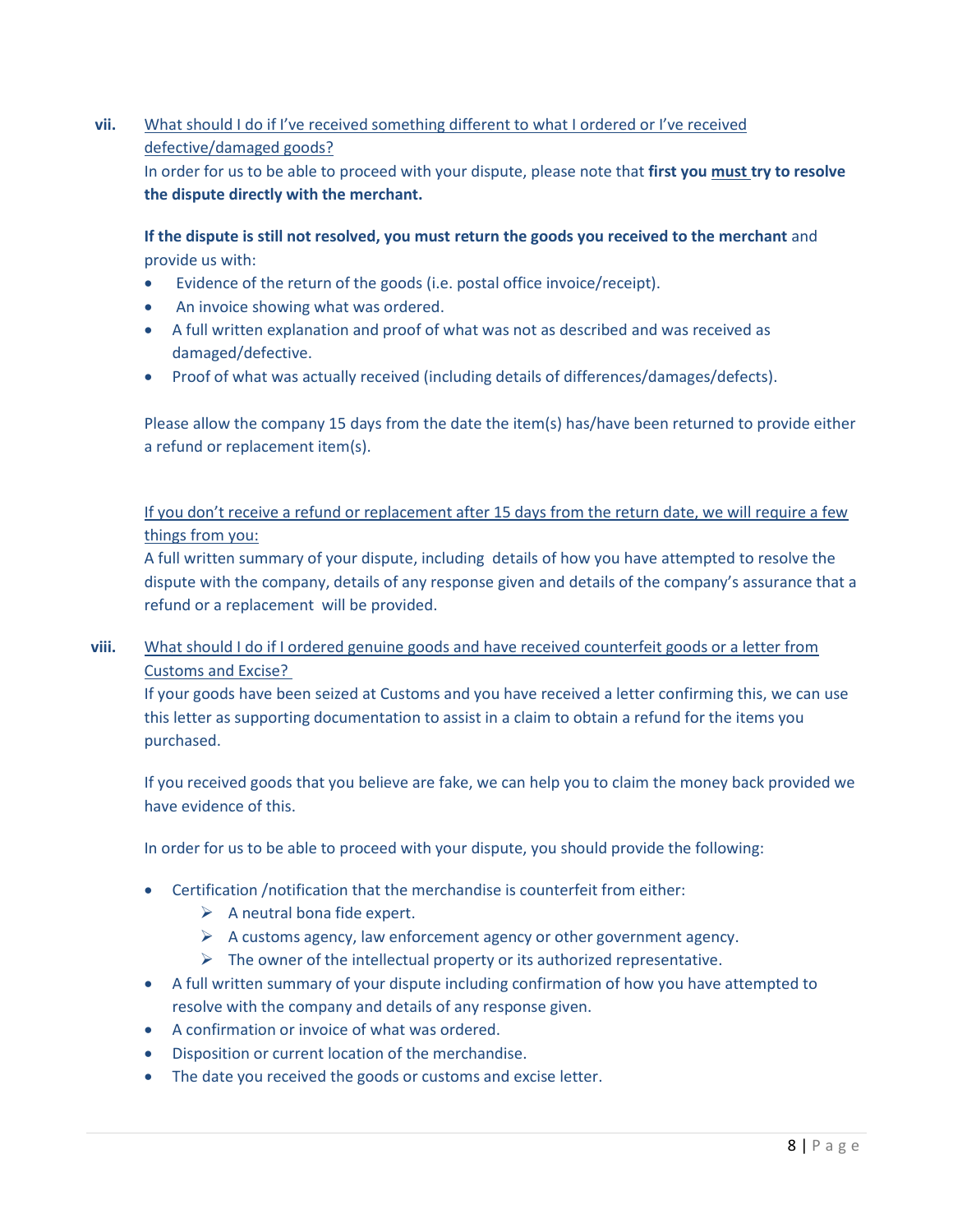**ix.** What should I do if a credit refund is not showing on my statement? If the company assured you that they will refund you, you must wait 15 days to see if that refund does show on your account.

If you haven't received a refund after 15 days from the date of the company's assurance of the refund**, first you must try to resolve the dispute directly with the merchant.**

# **If the dispute is still not resolved, we will need:**

- A full written summary of your dispute including confirmation of how you have attempted to resolve with the company and details of any response given.
- A copy of the refund voucher/confirmation showing at least the last 4 digits of the card refunded, the date of the refund and the amount of the refund. If you do not have a refund voucher, we suggest you raise your concern with the company.
- **x.** What should I do if I've been charged extra by a hotel, cruise ship or car hire company? If the company has not made you aware of why they have taken a further payment, we will review the details of your dispute to see if we can assist you in securing a refund.

We need you to try to contact the company first to see if they are able to provide you with a reason for the extra payment. The company may be able to provide a valid reason or may provide you with a refund themselves. If the company is not willing to assist, we may be able to help.

We will require from you the following information in order for us to be able to proceed with your dispute:

- A full written summary of your dispute including confirmation of how you have attempted to resolve with the company and details of any response given to you.
- A copy of the original invoice/receipt.

According to the terms and conditions of the specific merchant and the rules and regulations of the Organizations (Visa, MasterCard, Amex), there might be some extra charges/fees that have to be charged. These might be, but not limited to:

- No show fees
- **•** Cancellation fees
- Fuel
- **•** Traffic Fines
- **xi.** What should I do if I've tried to withdraw cash from the ATM, the ATM has not disbursed the cash or disbursed portion of the requested amount? We will try to resolve the dispute with the relevant Bank owing the ATM.

If the relevant Bank owing the ATM provides documentation that the cash has successfully been disbursed, a credit has been processed or the ATM is in balance, our Bank cannot proceed with any further investigation on your behalf.